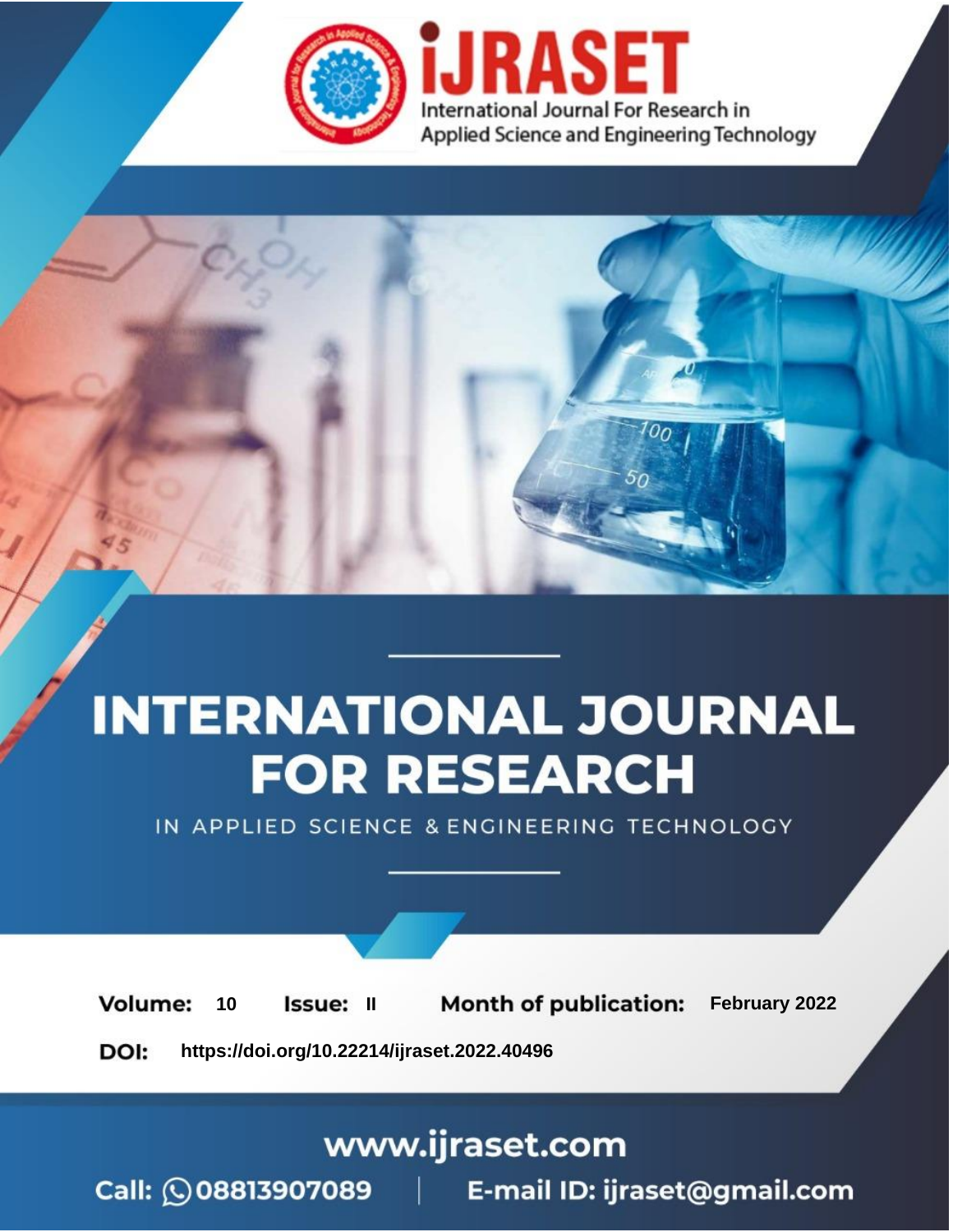

### **Taxonomic Studies of some Epiphytic Ferns of Upper Brahmaputra Valley, Assam**

Pranjal Borah<sup>1</sup>, Dr. Jayanta Barukial<sup>2</sup>

*<sup>1</sup>Research Scholar, Department of Life Sciences, Dibrugarh University, Assam <sup>2</sup>Principal, Debraj Roy College, Golaghat, Assam*

*Abstract: Epiphytic ferns prefer habitats on tree trunks of large trees like Ficus sp., Mangifera sp. etc in common and forest areas of Upper Brahmaputra Valley, Assam. Species like Microsorum punctatum, Asplenium nidus, Pyrrosia lanceolata, Drymoglossum sp. are grown abundantly in common areas. Drynaria quercifolia is commonly known as oak leaf fern is spotted in some particular location in the study area and is not common. Out of 10 species of ferns recorded, 8 species belong to the family Polypodiaceae which is considered as one of the largest family in pteridophytes. Keywords: Asplenium, Drynaria, Epiphytic, Ferns, Upper Brahmaputra Valley.*

#### **I. INTRODUCTION**

The ferns and fern-allies are primitive vascular cryptograms and found to occur in diverse habitats like moist or dry rocks, boulders, on tree trunks as epiphytes, as hydrophytes in different wetlands, ponds, swamp area, on forest floors and edges, along perennial streams, grasslands, tea and coffee estates etc. Most of the pteridophytes prefer to grow in terrestrial habitats and a few are climbers. The epiphytic species mostly prefer trees like *Ficus* sp., *Mangifera* sp. and other branches of large trees. The stems and branches of trees at high altitudes are usually roofed with leafy liverworts and humid mossy surface providing an ideal condition for the growth of pteridophytes.

The Indian sub-continent represents the Himalayan, Gangetic plain and Thar Desert as biodiversity centres due to variable climatic and altitudinal disparities. Most of the diversities of ferns and fern-allies are observed in Himalayan, Eastern and Western Ghats. The amount of rainfall decreases from Eastern Himalayan to Western hills which results lowering the pteridophytic vegetation. There are about 12000 species of pteridophytes occur in the world flora, of which about 1135 species including 42 exotics and 53 further subspecies (Fraser- Jenkins *et. al.* 2017) occur in the different parts of the present Indian political boundary. Keeping in view of large area of the country the present number of diversities is quite less. Region-wise studies reveals that about 700 species (58%) occur in Eastern Himalayan and contiguous states, 400 species in Southern India, 300 species in North-West India, 100 species in Central India and 125 species in Andaman and Nicobar Islands (Rawat and Satyanarayan 2015). Thus, Eastern Himalayan may be termed as one of the Biodiversity Hot-spot centres for pteridophytes. The maximum diversity has been observed between 1200- 2800m altitude in Temperate Himalayan and adjoining forest areas. The eight states of North Eastern India are very adjacent to the Eastern Himalayan and known for Biodiversity richness. The abiotic factors of the Brahmaputra Valley are very suitable for growth and development of ferns and fern-allies.

Some remarkable works on Pteridophytes from Assam are Barua *et al*., 1989; Bhattacharya (1990, 1994, 1999, 2009); Bhattacharya & Bora 1994; Bhattacharya *et.al.* (1995, 1998, 2003); Das & Bhattacharya 2002; Dutta Choudhury 1997; Handique & Konger 1986; Kachroo (1953, 1975); Kalita 2015; Borthakur *et al.* 2001; Sen & Bhattacharya 2006 etc.

#### **II. MATERIALS AND METHODS**

A number of field visits were done in different reserve forests and other localities of Upper Brahmaputra Valley to survey during 2018 to 2021. The collected specimens are dried, poisoned and preserved as herbarium. For enumeration of taxa, the system of classification proposed by Pichi-Sermolli (1977) was followed. The families are enumerated in text according to Fraser- Jenkins (2008). However, the genera and species within the families are listed alphabetically. The taxonomic quotation is based on published works like Baishya & Rao (1982), Borthakur *et al.* (2001, 2018), Fraser-Jenkins *et al.* (2017) etc. and Tropicos, IPNI and The Plant List.

#### **III. RESULTS AND DISCUSSION**

The periodical survey results 10 species of ferns and fern-allies occurring in the present study area. The taxonomic description of each species is provided below: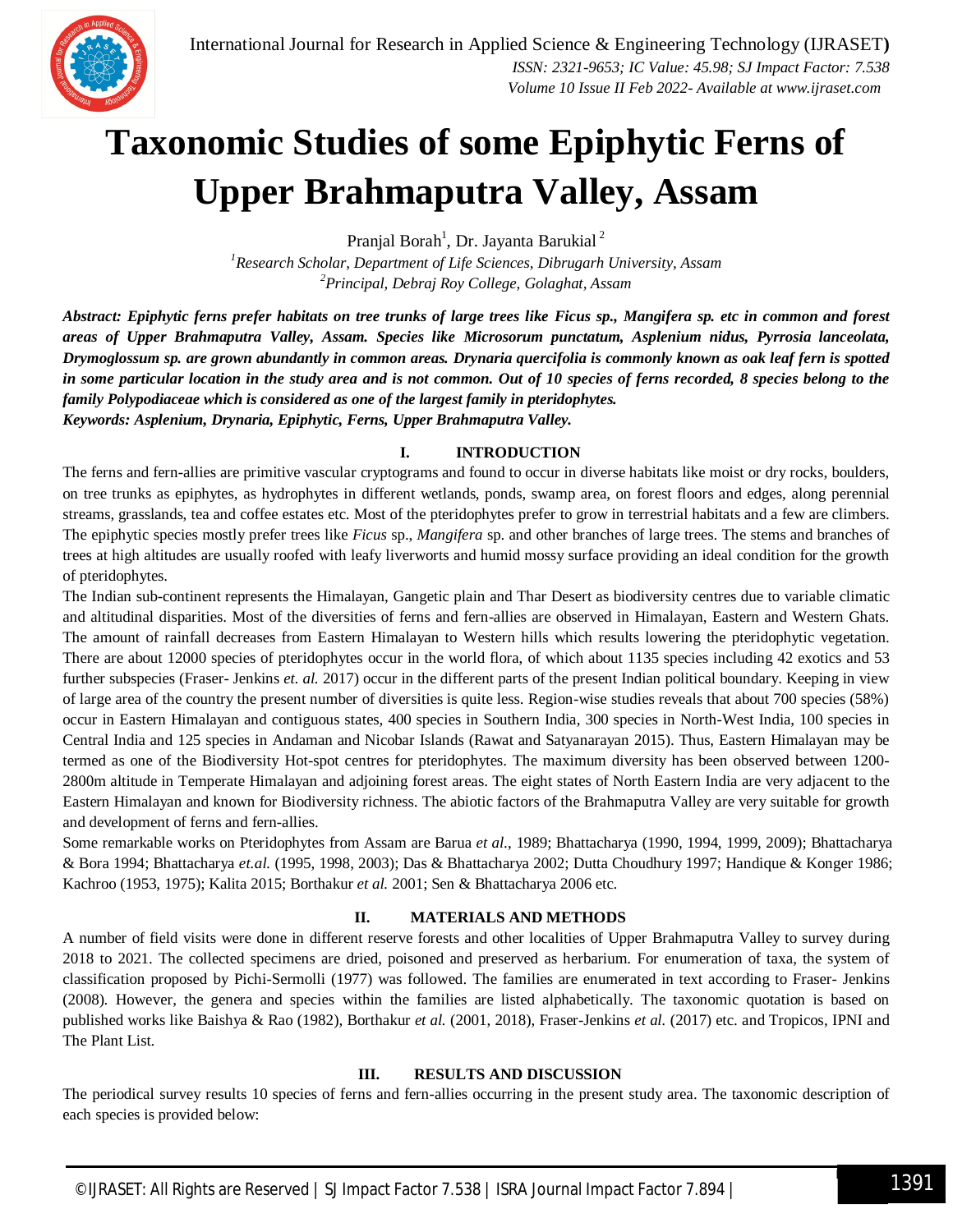

#### International Journal for Research in Applied Science & Engineering Technology (IJRASET**)**

 *ISSN: 2321-9653; IC Value: 45.98; SJ Impact Factor: 7.538 Volume 10 Issue II Feb 2022- Available at www.ijraset.com*

#### *A. POLYPODIACEAE J. Presl & C. Presl*

#### *1) Davallia divaricata* Bl.

Rhizome creeping, densely scaly all over; scales deltoid to ovate-lanceolate, apex long acuminate, base broad, thin, transparent, brown. Stipes firm, erect and scaly at base, glabrous above, chestnut brown. Lamina tripinnate, deltoid-lanceolate, apex acute or acuminate; primary pinnae numerous, alternate, basal pinnae stalked, upper ones sessile; largest basal pinnae, deltoid-lanceolate, apex acuminate, base cuneate; secondary pinnae up to 12 pairs, alternate, sessile or shortly stalked, largest one deltoid, apex acute, acroscopic base truncate, basiscopic base cuneate, margin deeply cut down to lobe nearly to the costules; oblong, apex rounded, margin sharply toothed or crenate: veins not conspicuous, uniform, free, not reaching the margin; costae and costules slightly winged; texture sub-coriaceous; lamina dark reddish-brown when dry, glabrous. Sori half cup-shaped, obliquely placed as regards the central veins in the tooth, submarginal, brownish; indusia tubular or half cup-shaped, as long as broad. **Fertile:** Nov. - Jan.

#### *2) Drymoglossum heterophyllum* (L.) Trimen

Rhizome long creeping, thickly covered by scales; scales adpressed, peltate, ovate to round, apex acuminate, centre dark-brown, pale-brown in the rest, margin laciniate on both ends. Stipes of fronds terete, articulate, covered with scales similar to rhizome. Lamina dimorphous, simple; sterile lamina orbicular, ovate or elliptic, apex rounded, base cuneate, margin entire; costa and veins indistinct, immersed, areoles with copious free veinlets; texture thick, fleshy, more or less covered by stellate hairs when young, sparsely or rarely when matured, lamina pale or dark-green; fertile lamina linear oblong, apex rounded, one-fifth to two-fifth of the basal part narrowed gradually, margin entire, texture and hairs similar to that of sterile lamina. Sori confluent along the tip of lamina, linear; sporangia oval, short stalked, intermingled with stellate hairs, dark-brown. Spores' oval to elliptic, hyaline, lightbrown.

**Fertile:** Oct. - Feb.

#### *3) Drymoglossum piloselloides* (L.) Presl

Rhizome long creeping, covered by scales; scales adpressed, diamond-shaped, acuminate, sometimes hair-pointed, peltate, laciniate; lamina dimorphic and simple; sterile lamina sessile or shortly stalked, roundish or obovate, base cuneate, margin entire; texture thick and fleshy; young one covered by stellate hairs; fertile lamina linear to oblong, apex round, base decurrent, margin entire; stipe of fertile frond scaly at base, grooved adaxially, straw-coloured; veins indistinct, acrolects copious, with free, forked or simple veinlets; sori marginal and linear, constant along the tip of lamina; sporangia oval, short stalked, with a few stellate paraphyses, dark-brown. Spores' oval to elliptic, light-brown.

**Fertile:** Nov. - Mar.

#### *4) Drynaria quercifolia* (L.) J. Sm.

Rhizome, long creeping, stout, densely scaly; scales linear-lanceolate, apex acuminate hair tipped, base broad peltate, margin dentate-ciliate. Nest leaves sessile, crowded, ovate-cordate, dry, hard, pale-green when young, dull-brown at maturity, glossy, margin lobate-pinnatifid more or less half-way down to the costa; lobes entire, glabrous; the lobes towards the base less prominent; midrib and primary veins distinctly raised above and below, secondary and tertiary veins slightly raised above and below; veins interconnected; fertile lamina with the stipe grey-brown, abaxially rounded, adaxially grooved, narrowly winged on either side, glabrous; lamina ovate to oblanceolate, deeply pinnatifid nearly to the midrib, terminated by a pinnule similar to the lateral one, base decurrent; lobes up to 15 pairs, alternate, largest lobe oblanceolate, acuminate or acute apex, base decurrent, margin entire, wavy; venation distinct on both surfaces, interconnected by veinlets, areoles free from included veinlets; texture coriaceous; pinnae palegreen, glabrous. Sori seated at the juncture of the veins, more or less in a regular row on either side of the main lateral veins of the lobes, orbicular, ex-indusiate; sporangia round, slender stalked. Spores' oval, hyaline, light-brown. **Fertile:** Oct. - June.

#### *5) Goniophlebium amoenunt* (Wall. ex Mett.) J. Sm.

Rhizome long creeping, solid, fleshy, covered by scales; scales lanceolate-subulate, apex acuminate, base broad, adpressed, greybrown. Stipes glabrous, shining, stramineous or brown. Lamina simple, deeply pinnatifid, ovate, terminating in a lanceolate, acuminate, subentire segment similar to lateral ones; lateral segments numerous, alternate or opposite; lanceolate, apex acuminate, base broad, margin entire or dentate-serrate, lowest pair deflexed; costa slightly raised; veins prominent, reticulate, forming one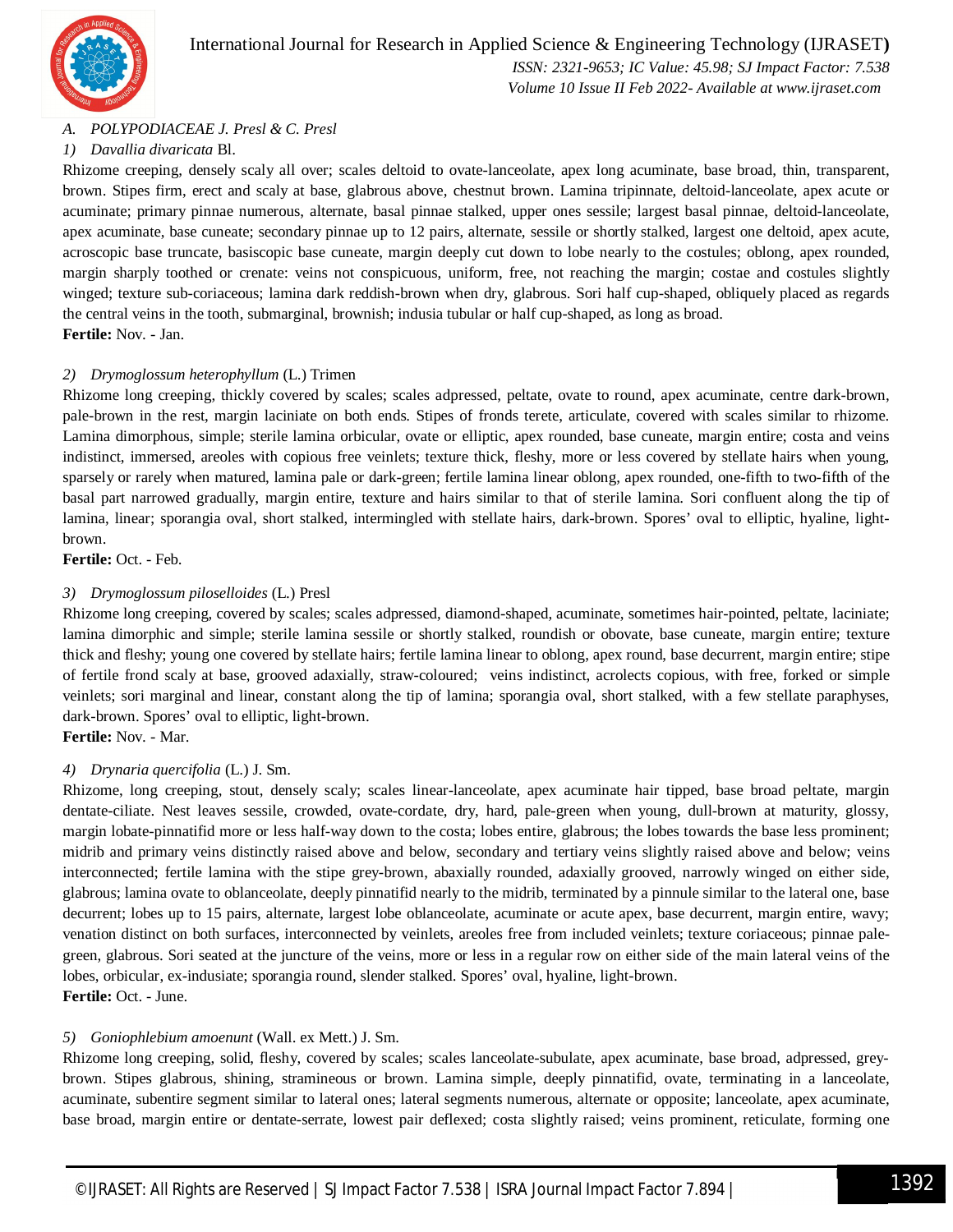

International Journal for Research in Applied Science & Engineering Technology (IJRASET**)**  *ISSN: 2321-9653; IC Value: 45.98; SJ Impact Factor: 7.538 Volume 10 Issue II Feb 2022- Available at www.ijraset.com*

series of areoles with single included veinlets, sometimes forming two series; marginal veins free. Sori large, round, terminal on included veinlets of the areoles. Spores' oval to bean-shaped, hyaline, yellow. **Fertile:** May - Dec.

#### *6) Humata griffilhiana* (Hook.) C. Chr.

Rhizome long creeping, fleshy, densely covered by scales all over; scales linear-lanceolate, apex acuminate, hair-tipped, caudate, margin with long hairs, white or yellowish. Stipes erect, fleshy, scattered, rounded below, grooved above, glabrous. Lamina tripinnate, apex acuminate; primary pinnae numerous, alternate or subopposite, stalked, basal one largest, apex blunt or acute; secondary pinnae up to 12 pairs, alternate, shortly stalked; pinnules alternate, sessile, ovate-lanceolate, lobed nearly to costae, margin toothed, apex obtuse, base obliquely cuneate; veins obscure, free, simple or forked; texture coriaceous; lamina pale-green, glabrous when mature. Sori large, glabrous, submarginal or marginal; indusia cup-shaped, glabrous, attached at base and sides. **Fertile:** June-Oct.

#### *7) Microsorum punctatum* (L.) Copel.

Rhizome short creeping, stout densely scaly; scales ovate or ovate-lanceolate, acuminate, margin toothed, thick, peltate, blackishbrown.

Fronds without distinct stipe, simple, sessile, lanceolate or elliptic, apex blunt or acute, base decurrent, margin entire, rounded below, grooved above; veins visible but not prominent, areoles copious, including smaller areoles, in which are free simple or forked veinlets with clavate apices; texture coriaceous; pinnae glabrous above and below, dark-green when fresh, blackish when dry. Sori small, round and numerous, irregularly scattered on upper half of the frond; sporangia oval, short-stalked. Spores yellowish green, exine finely granulose.

**Fertile:** May - Feb.

#### *8) Pyrrosia lanceolata* (L.) Farewell

Rhizome wide creeping, slender, clothed with scales which are lanceolate, apex acuminates, base rounded, margin profusely hairy, entire. Stipes distantly placed, flattened, winged along margin, grooved, pale-brown, covered by stellate hairs. Lamina simple, lanceolate, acute apex, base decurrent, entire or wavy, green and glossy above, brownish below, upper surface glabrous, lower surface densely covered by stellate hairs, texture coriaceous, midrib marked by a prominent median groove on the upper surface and raised on the lower; veins immersed; lamina wrinkle up on drying. Sori irregularly distributed on the anterior half of lamina; sporangia orbicular, dark-brown, naked. Spores greenish-yellow, reniform or plan convex, exine with tubercles **Fertile**: June - Jan.

#### *B. PTERIDACEAE E.D.M. Kirchn.*

#### *1) Vittaria elongata* Sw.

Rhizome short creeping, slender, branched, densely scaly; scales lanceolate, apex acuminate, margin sparsely dentate, blackish, stipe flattened. Lamina simple, linear, lanceolate, gradually tapering towards both ends, apex acuminate, margin entire; midrib distinct, slightly raised below; veins slightly distinct above and below, simple immersed and parallel, oblique to costa; texture coriaceous; lamina dark green, glabrous. Sori sunk in marginal groove, linear, confluent; sporangia short stalked. Spores monolete, ellipsoid, pale yellowish green.

**Fertile:** Feb.- Dec.

#### *C. ASPLENIACEAE Newman*

#### *1) Asplenium nidus* L.

Rhizome erect, short, stout, apex clothed with scales; scales thin, broad-acuminate, black, margin bearing numerous hair-like appendages. Stipe's stout, dark to pale-brown, glabrous above, scaly at base; lamina simple, lanceolate, gradually narrowed at both ends, glabrous; midrib strongly raised on the upper surface, shining, dark-brown, texture coriaceous, veins nearly simple or 2 forked; almost parallel. Sori linear, borne along each veinlet on upper half of the lamina, nearly reaching margin from the midrib; indusia linear, narrow, superficially attached at base, slightly curved, greenish-grey. Spores light-brown, translucent when fresh, opaque when old.

**Fertile:** July - Oct.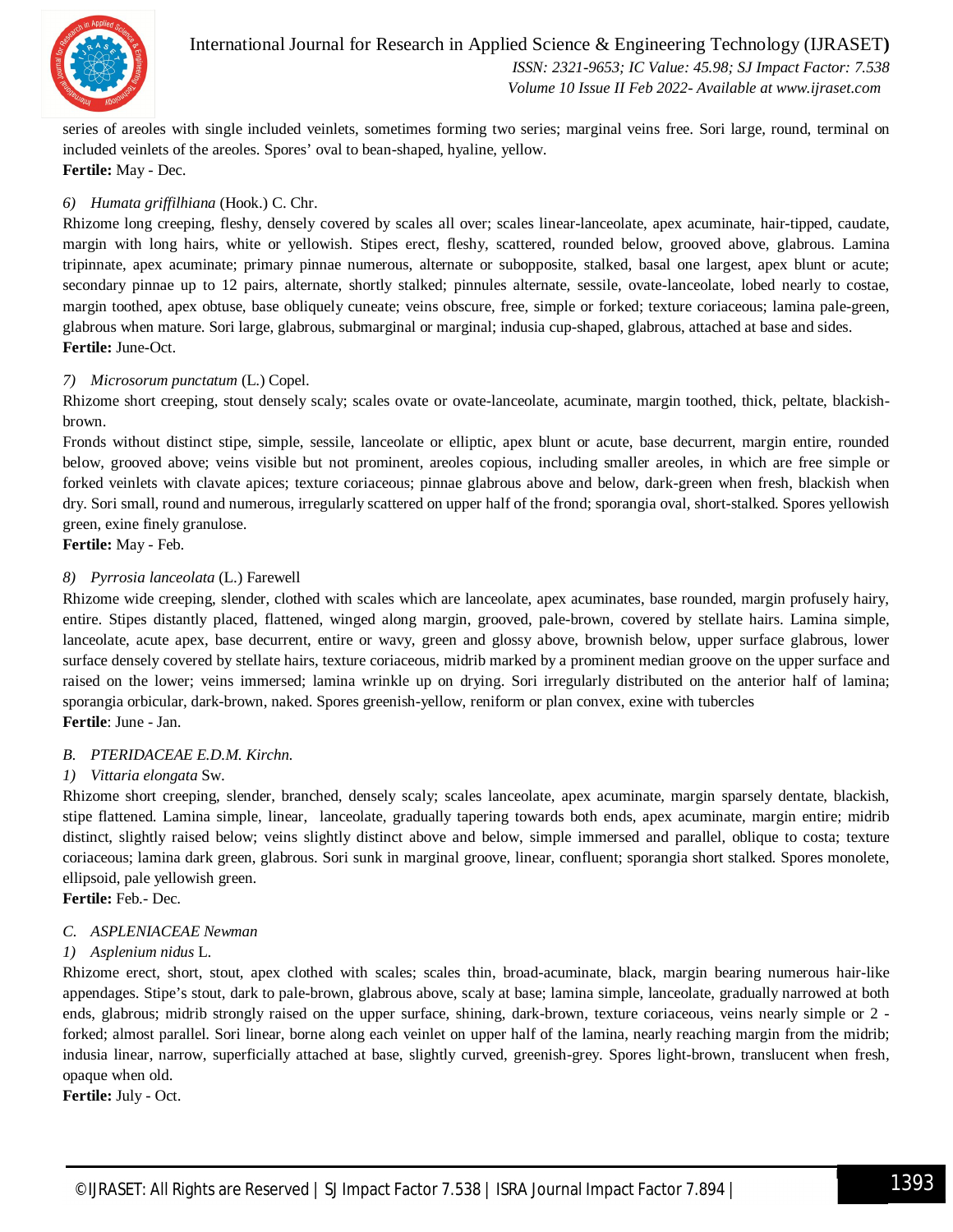International Journal for Research in Applied Science & Engineering Technology (IJRASET**)**



 *ISSN: 2321-9653; IC Value: 45.98; SJ Impact Factor: 7.538 Volume 10 Issue II Feb 2022- Available at www.ijraset.com*

#### **IV. CONCLUSION**

The anthropogenic activities like habitat destruction, urbanization, pollution and also the disturbance in their natural habitat due to tourism and pilgrimage are the major concern to this group of plants. The habitat requirement of pteridophytes is highly limited because of their dependency on external supply of water for fertilization. Even different communities of fern have their own specific preferences. So, this group of plants need special attention for conservation.

#### **REFERENCES**

- [1] Baishya, A.K. & Rao, R.R. 1982. Ferns and Fern-allies of Meghalaya State, India. Scientific Publishers, Jodhpur.
- [2] Barua, I., A.K. Baishya and B. Neogi. 1989. A contribution to the pteridophytic flora of Kamrup District, Assam. Indian Fern J. 6: 160-180.
- [3] Baruwati, N. and Gogoi, M. 2013: A systematic study of Pteridophytic flora of Sivasagar district, Assam. International Journal of Plant Sciences. 8(1):113-115.
- [4] Bhattacharya, M.K., 1990. Ferns, a review with special reference to Karimganj District. J. Sc. F. K C., 2: 80-85.
- [5] Bhattacharya, M.K. 1994. Certain fern flora of Karimganj District, Assam. New Botanist, 21:125-127.
- [6] Bhattacharya, M.K., 1999. Study of ferns and fern-allies a culture integral to our society. Science in Society, Assam University, Silchar. 33-41.
- [7] Bhattacharya, M.K., 2009. Some threatened ferns of Barak Valley, Assam, North-East India. Indian Fern J., 26: 46-54.
- [8] Bhattacharya, M.K. and K.N. Bora, 1994. Rhizosphere microflora of ferns (Pteridaceae) of Hailakandi District, Assam in relation to certain physico-chemical soil factors. Environ. Ecol., 12: 752-756.
- [9] Bhattacharya, M.K., A. Nath and A.K. Baishya. 1995. Pteridophytic flora of North Cachar Hills District, Assam, India. Indian Fern J., 12:146-158.
- [10] Bhattacharya, M.K., A.D. Astapati, G. Banik and M.D. Choudhury. 1998. A survey of Pteridophytic flora of Cachar District, Assam, North-East India. Indian Fern J., 15: 80-88.
- [11] Bhattacharya, M.K., P.S. Das and M.D. Choudhury. 2003. Some ecological studies of pteridophytes of Barak Valley, Assam, India. Ecobios, 2: 38-45.
- [12] Borthakur S., P. Deka and K.K. Nath. 2001. The Illustrated Manual of Ferns of Assam. Bishen Singh Mahendra Pal Singh, Dehra Dun, India
- [13] Borthakur, S. K., Baro, D., Bawri, A. and Baro, A. 2018. Flora of BTAD (Bodoland Territorial Area Districts, Assam), E.B.H. Publishers, India, Vol. I-IV.
- [14] Das, P. and M. K. Bhattacharya, 2002. Notes on causes of threats and conservation of some threatened pteridophytes and angiosperms of Barak Valley, Assam, India. Ecobios, 1(1) 16-23.
- [15] Dutta Choudhury, M. 1997. Fern flora of Duhalia hill of Karimganj District. Geobios New Report., 16: 91-96. Dutta
- [16] Fraser-Jenkins. C. R. 2008. Three Hundred Indian Subcontinental Pteridophytes with a Revised Census List. Bishen Singh Mahendra Pal Singh. Dehra Dun.
- [17] Fraser-Jenkins, C. R., Gandhi, K. N., Kholia, B. S. and Benniamin, A. 2017. An annonated checklist of Indian pteridophytes part-1. Bishen Singh Mahendra Singh, Dehradun, India, 562pp.
- [18] Handique, P.J. and J. Konger. 1986. A list of fern and fern-allies of greater Guwahati, Assam (with their ecological adaptations). Mendal, 3(2): 130-135
- [19] Kachroo, P. 1953. Ferns of Assam. J Asiat. Soc., Sci., 29: 161-174.
- [20] Kachroo, P. 1975. Fern flora of Assam with some Phytogeographical notes. J Indian Bot Soc., 54: 13-26.
- [21] Kalita, P.C. 2015: Survey for pteridophytic diversity in Madan Kamdev Hill region of Assam, India. Pleione 9 (2): 376-400.
- [22] Pichi-Sermolli, R.E.G. 1977. Tentamen pteridophytorum genera in taxonomic ordinem redigendi Webbia. 31(2): 313-512.
- [23] Rawat, V. K. and Satyanarayan, P. 2015. Pteridophytes of India; Diversity, Distributi on and Conservation, Uttar Pradesh State Biodiversity Board, Uttar Pradesh, India,128-133.
- [24] Sen, A. and M.K. Bhattacharya. 2006. Three new additions to the fern flora of Assam, India. New Botanist, 33: 131-135.